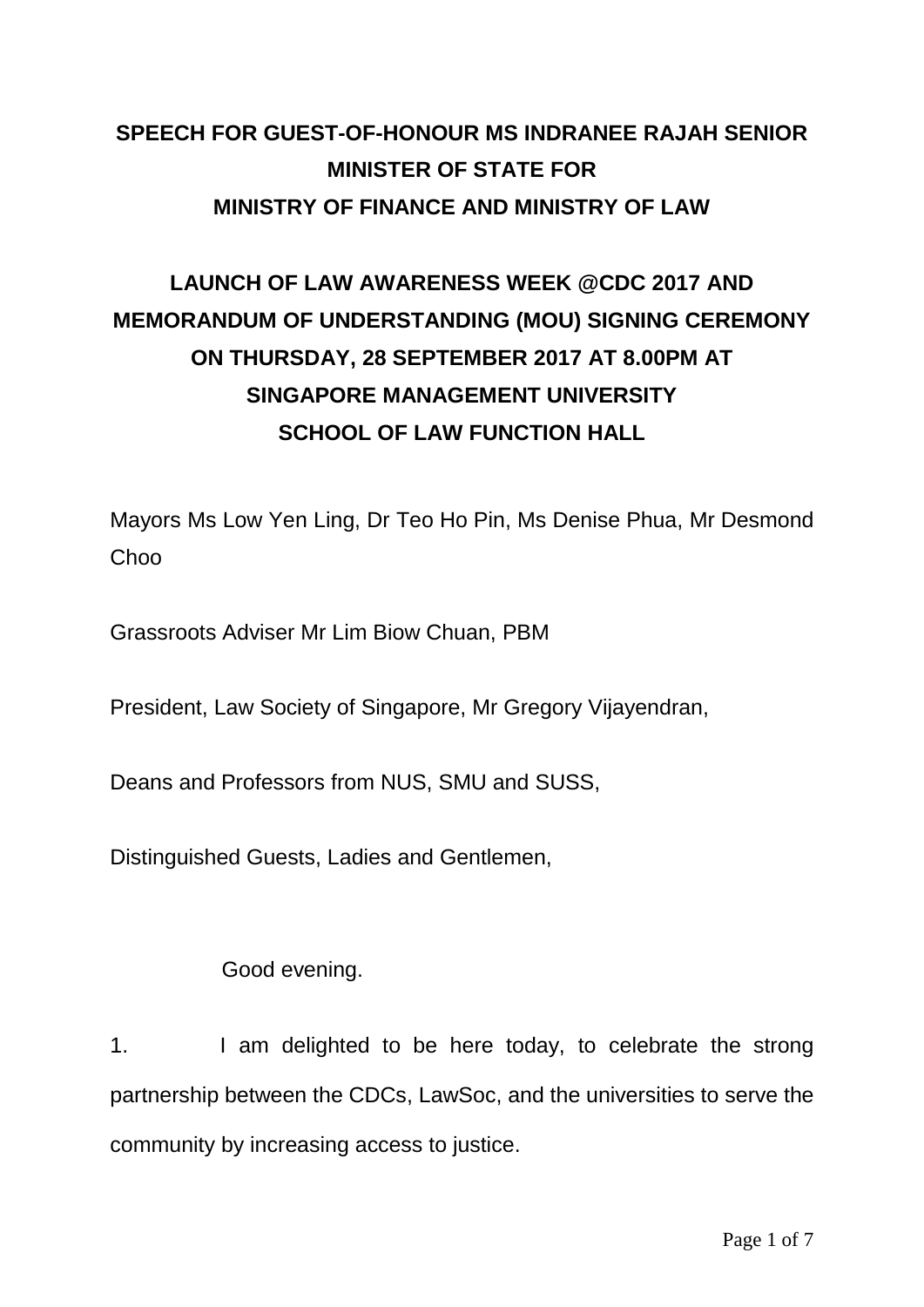2. Working together, they have been providing basic legal information and advice through events such as the Law Awareness Week as well as initiatives in the form of Community Legal Clinics. This is extremely important. The best laws and courts will be of little effect if the man-in-the-street does not have access to them. Good legal information and advice helps to provide this access.

3. So I am very glad today to be able to witness the signing of two MOUs today that will strengthen this partnership, and enable LawSoc, the CDCs, and all their volunteers to better help their residents.

# *1 st MOU: Renewal of MOU on Community Legal Pro Bono Services Network*

4. Ten years ago, LawSoc, with support from the Ministry of Law, established the first Community Legal Clinics at the North West District and the South East District. These paved the way for legal clinics in all the other districts, which led to the CDCs and the Law Society signing an MOU in 2014 to create the Community Legal Pro Bono Services Network.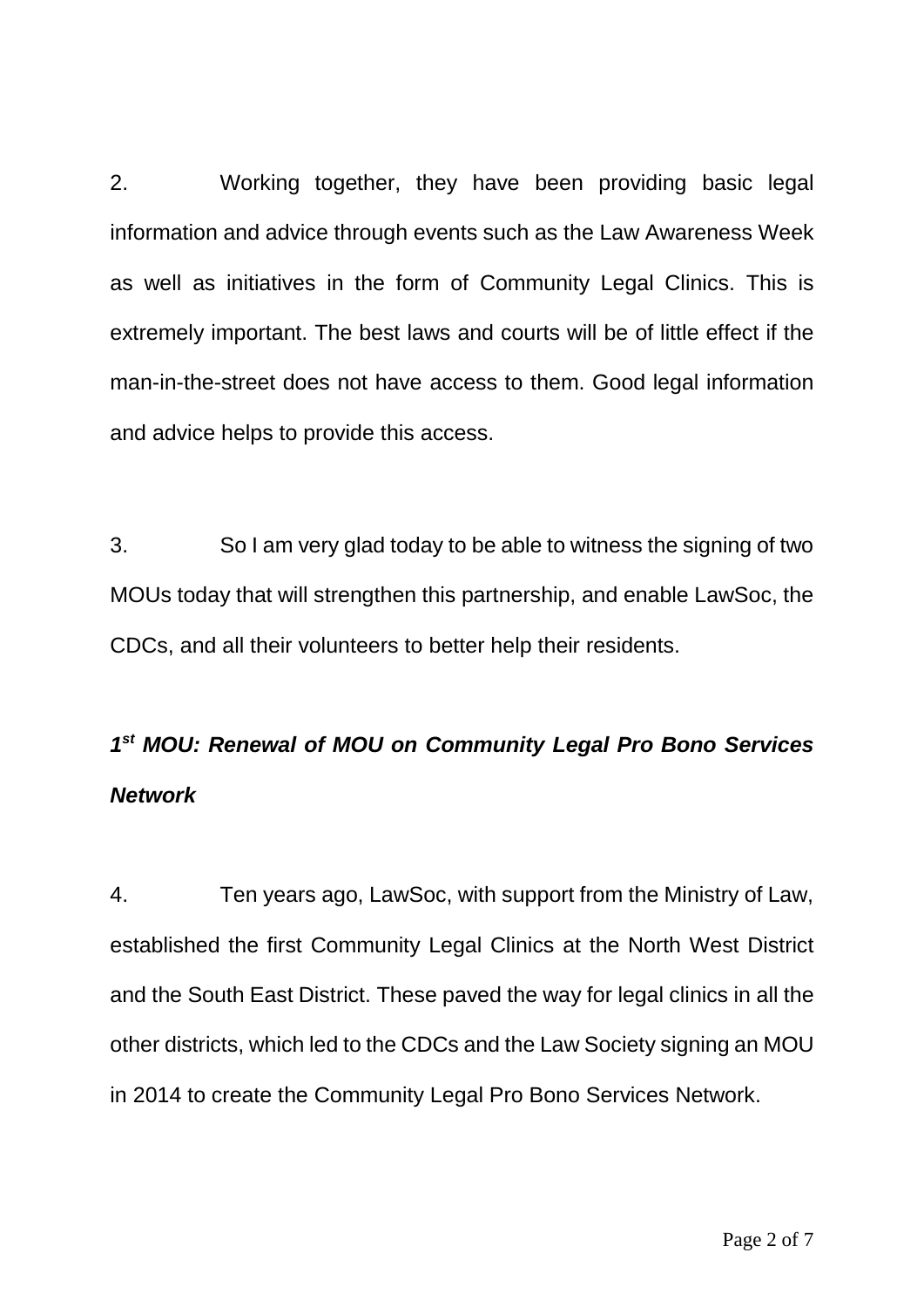5. As a testimony of the success of this partnership, today, the CDCs and the Law Society are renewing this MOU, which will enable these legal clinics to continue their good work and help many more residents.

6. The Community Legal Clinics assist residents from low-income groups who find it difficult to afford a lawyer, by providing them with free basic legal advice. Since 2014, these clinics have helped more than 7,600 people. The network continues to expand every year, with 5 new clinics added this year. There are now a total of 23 legal clinics across the island, located at CDCs, CCs and RCs.

7. This has been made possible because more lawyers and student volunteers have come forward to serve. Today, 146 law firms and 2,052 lawyers volunteer at the Community Legal Clinics. This is 37% more lawyers compared to 2014. To those of you here today who have volunteered, I would like to say a special thank you.

8. Some of these legal clinics were started ground-up by volunteer lawyers who are also grassroots leaders. For example, Mr Steven Lam is a volunteer lawyer who has been running pro bono legal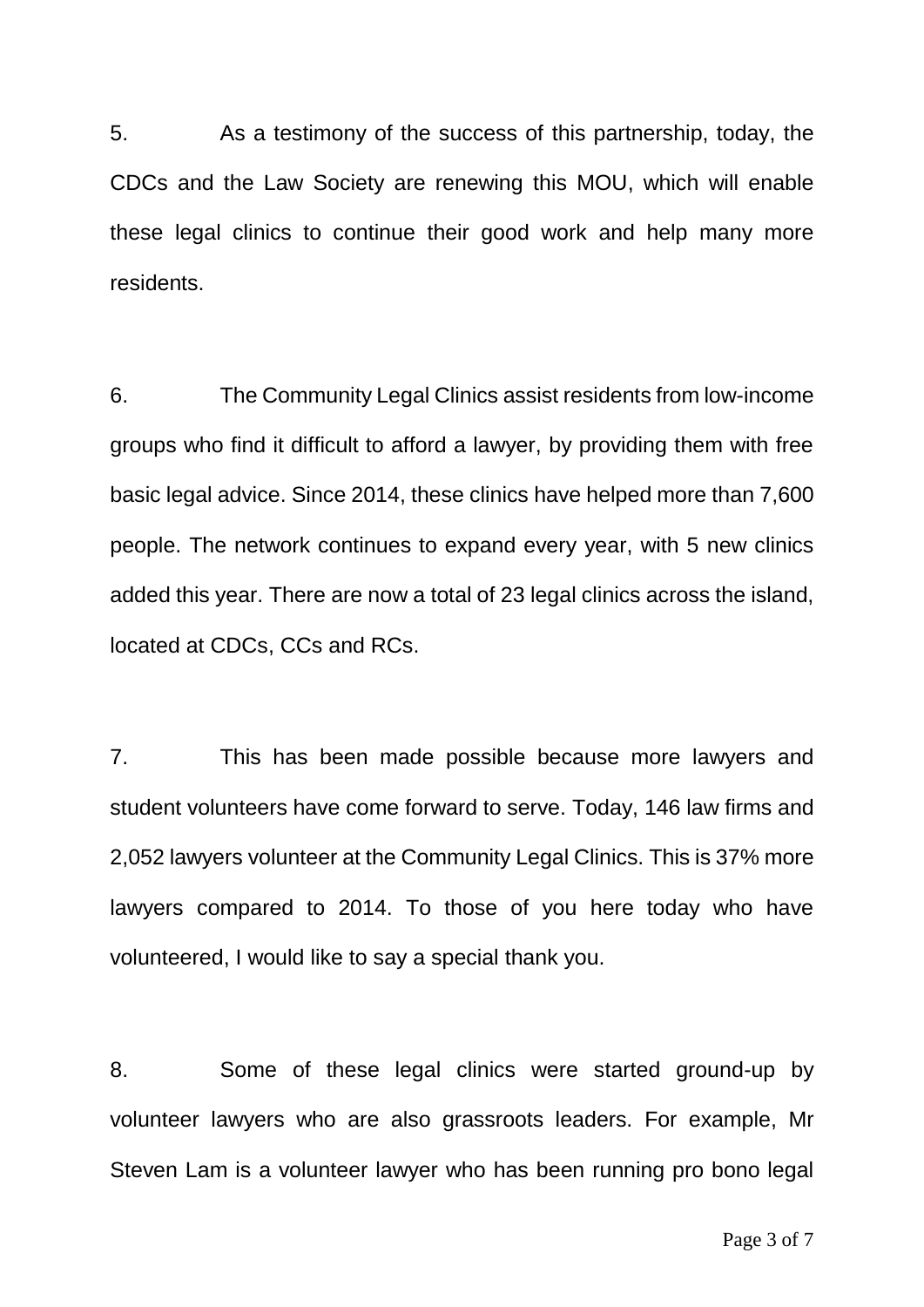clinics at Sengkang and North East District for 15 years. As a grassroots leader for more than 16 years, Steven saw that many residents didn't know where to turn for legal advice, or could not afford a lawyer. So he tapped on his legal expertise and network, and started to run pro bono legal clinics to serve his community. His dedication and hard work is inspiring.

9. The Law Society, in partnership with the CDCs, also organises Law Awareness Week, during which they run programmes to provide legal information to the community. These programmes include talks on common legal issues which you might encounter in your everyday life, such as dealing with cyberbullying or understanding your rights at the workplace. This Law Awareness Week there will be 53 talks, organised in convenient locations, such as the local CC or RC. This should help make legal information much more accessible for residents.

10. I would like to commend the CDCs and the Law Society for their hard work. I also applaud the pro bono efforts of every lawyer who has stepped forward to volunteer. Your efforts make a great difference to the lives of our residents. I encourage more lawyers to come forward and volunteer to help out with these meaningful initiatives.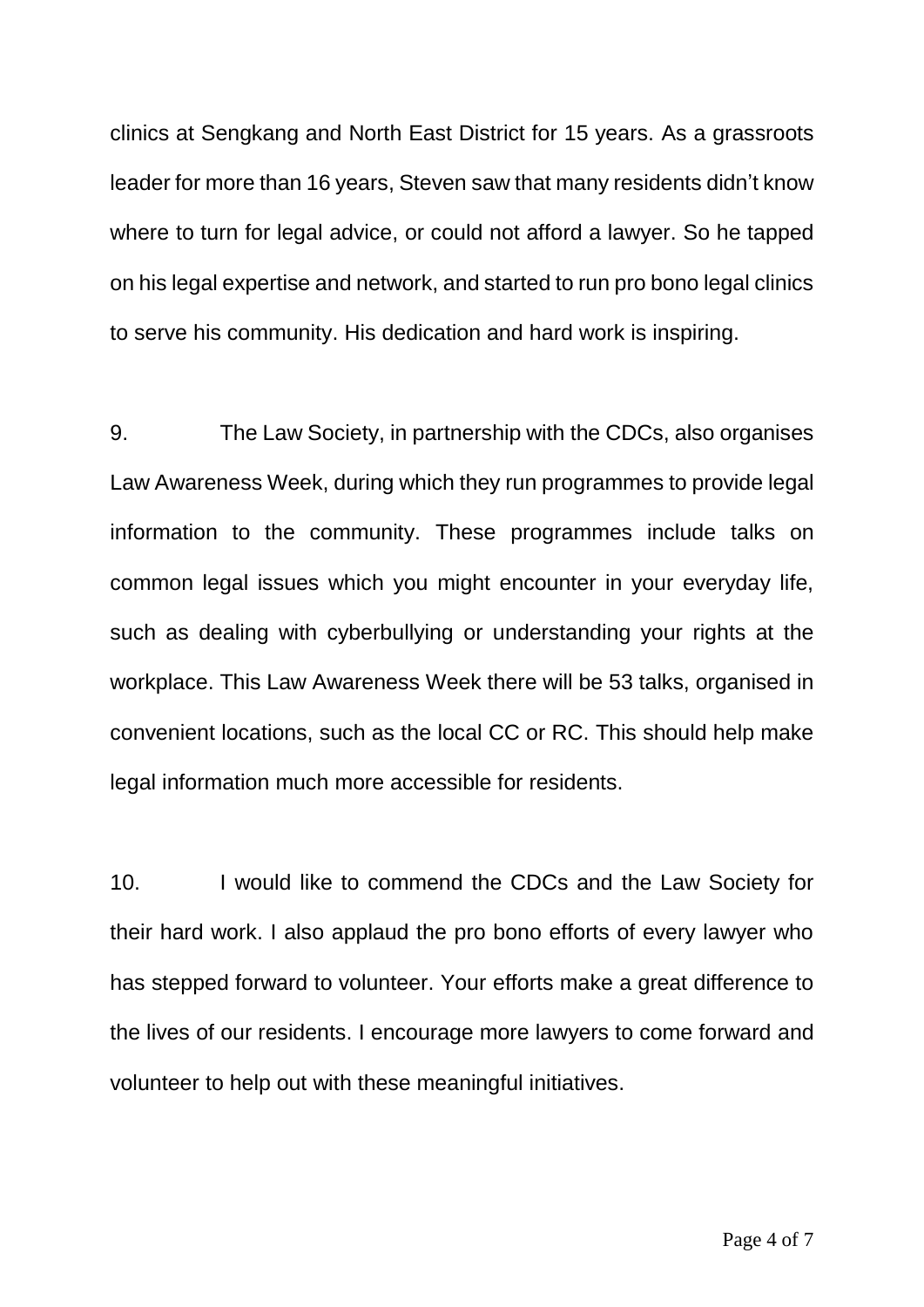## *2nd MOU: MOU between the CDCs and the Institutes of Higher Learning*

11. The second MOU that will be signed tonight is between the CDCs and our law schools in NUS, SMU, as well as the new law school at the Singapore University of Social Sciences or 'SUSS'. This is a partnership for more law students to provide paralegal support at the Community Legal Clinics. Students will also help organise Law Awareness Week, which will enable both initiatives to reach even more residents.

12. Many law students are passionate volunteers. Pro bono work is a valuable opportunity to pick up the skills and knowledge beyond what you can learn within the classroom. It also reminds us of why we choose to practice law, and of our duty to serve the vulnerable. Such formative experiences stay with you, and shape the kind of lawyer and person you become.

13. For example, Ms June Lim, Managing Director of Eden Law, started getting involved in pro bono work as a student, and was the former President of the NUS Pro Bono Group. She continued to be actively involved in pro bono work after graduation and has over a decade of volunteer experience today, by helping out in the Community Legal Clinics,

Page 5 of 7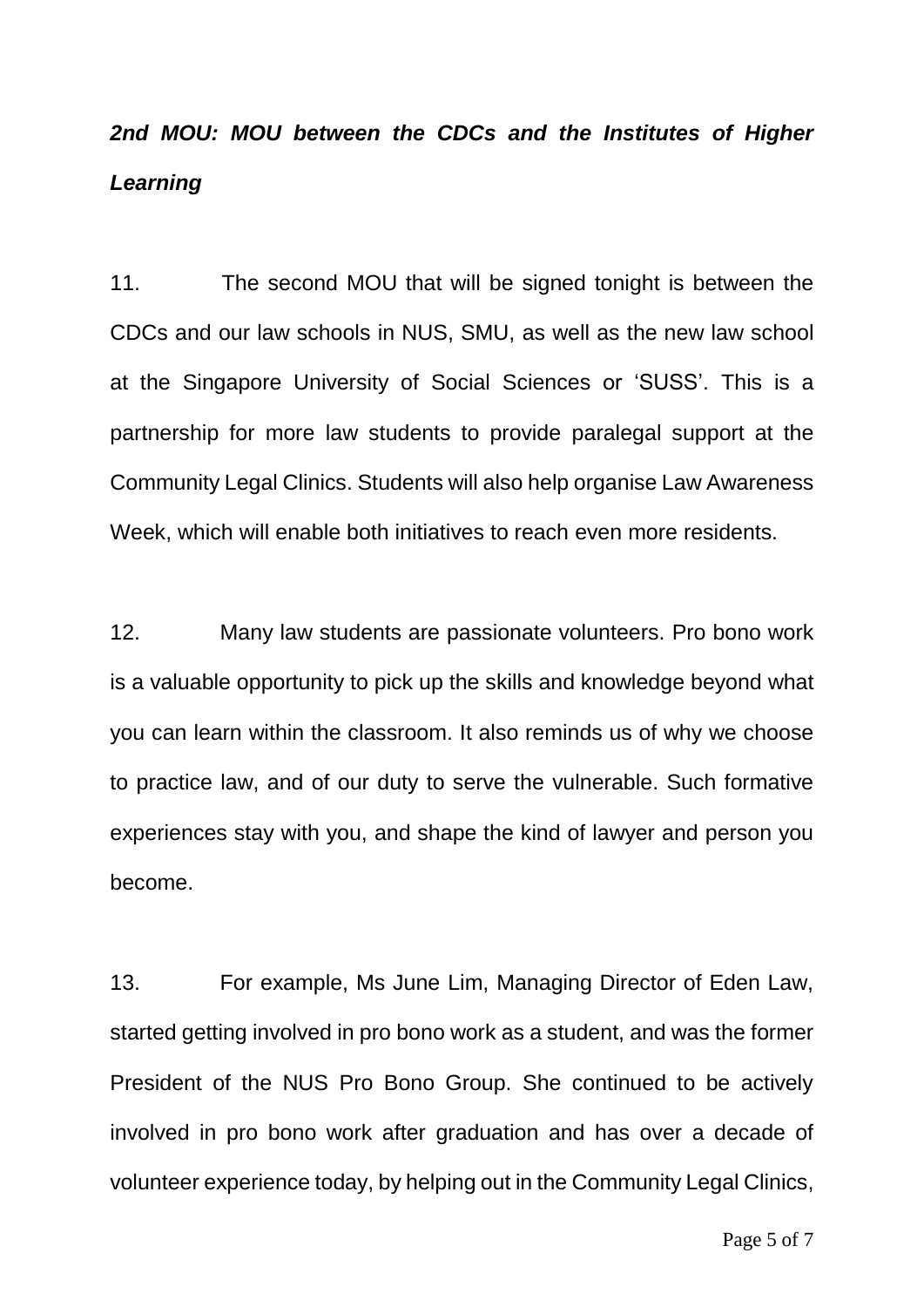Law Awareness Week, and also giving legal talks at CCs. June continues to get involved in pro bono work because she has been passionate about community law since a teenager and is committed to using her legal skills for the benefit of the community.

14. So I hope that students will be inspired by the pro bono lawyers whom they work with, and follow in June's footsteps to continue serving those who need help most, even after they graduate and join the legal fraternity.

#### *Strong Community Spirit to Help the Less Privileged*

15. What we are seeing here, is an emerging partnership model that taps on our strong community spirit to provide legal assistance and enhance access to justice, particularly for the less privileged.

16. For example, the student volunteers at NUS, under the guidance of Professor Lim Lei Theng, are piloting a new programme to help residents. The students, together with the volunteer lawyers, have held talks and consultation workshops in a few constituencies to raise awareness of the importance of having a Lasting Power of Attorney or the